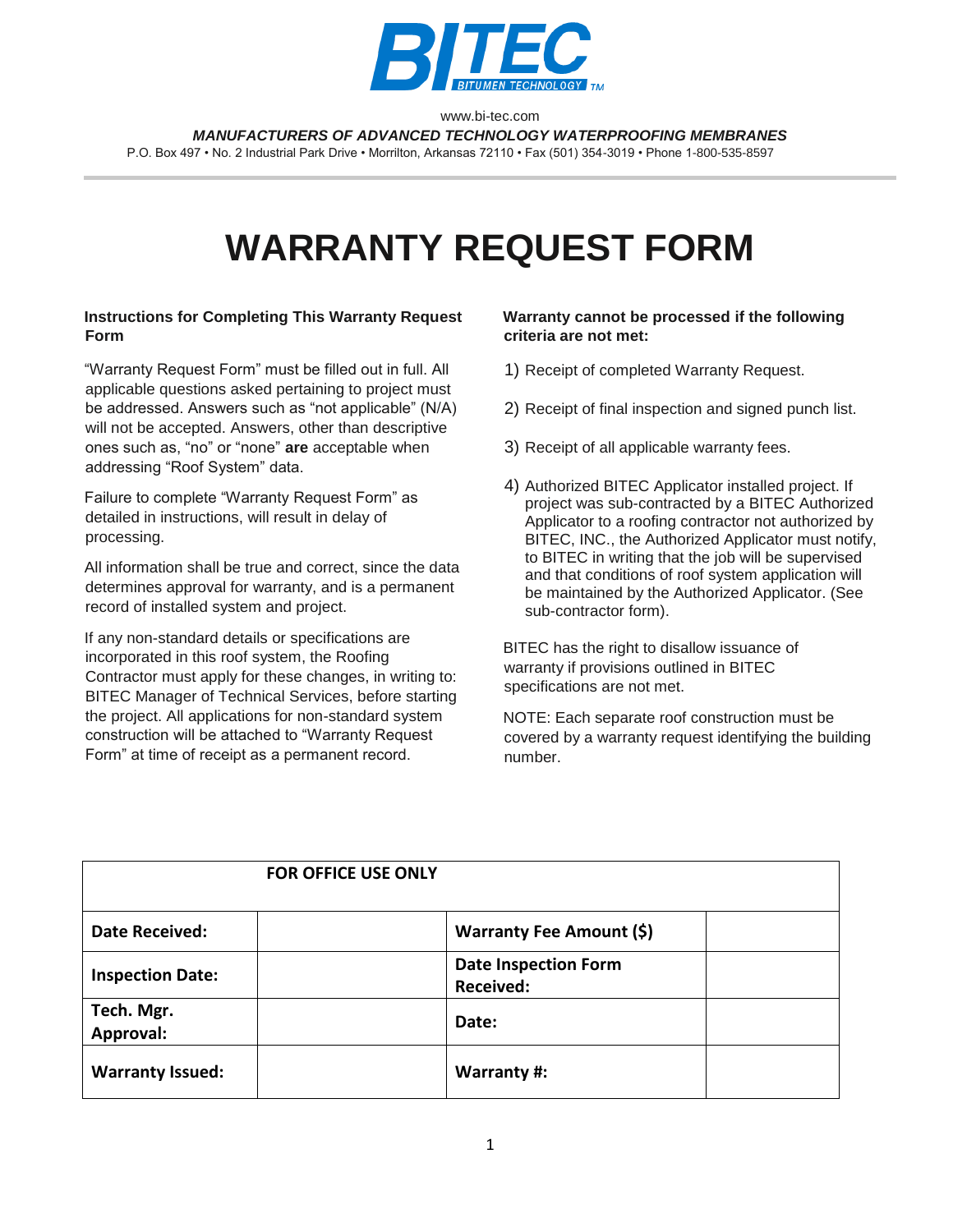As BITEC INC. Authorized Contractor(s), we certify the roofing system described below has been installed in strict accordance with BITEC INC. current specifications and good roofing practices except as covered by the approved attachments. Please arrange to furnish the following warranty to us for delivery to the building owner.

| <b>AUTHORIZED CONTRACTOR</b>                                                                                                                                                                                                   |                                                                                                                |                |                                       |  |  |  |
|--------------------------------------------------------------------------------------------------------------------------------------------------------------------------------------------------------------------------------|----------------------------------------------------------------------------------------------------------------|----------------|---------------------------------------|--|--|--|
|                                                                                                                                                                                                                                |                                                                                                                |                |                                       |  |  |  |
|                                                                                                                                                                                                                                |                                                                                                                |                |                                       |  |  |  |
|                                                                                                                                                                                                                                |                                                                                                                |                |                                       |  |  |  |
|                                                                                                                                                                                                                                |                                                                                                                |                |                                       |  |  |  |
|                                                                                                                                                                                                                                |                                                                                                                |                |                                       |  |  |  |
| <b>PROJECT IDENTIFICATION:</b>                                                                                                                                                                                                 |                                                                                                                |                |                                       |  |  |  |
| Project Name experience and the set of the set of the set of the set of the set of the set of the set of the set of the set of the set of the set of the set of the set of the set of the set of the set of the set of the set |                                                                                                                |                |                                       |  |  |  |
|                                                                                                                                                                                                                                |                                                                                                                |                |                                       |  |  |  |
|                                                                                                                                                                                                                                |                                                                                                                |                |                                       |  |  |  |
| Owner Name                                                                                                                                                                                                                     |                                                                                                                |                |                                       |  |  |  |
|                                                                                                                                                                                                                                |                                                                                                                |                |                                       |  |  |  |
|                                                                                                                                                                                                                                |                                                                                                                |                |                                       |  |  |  |
|                                                                                                                                                                                                                                |                                                                                                                |                |                                       |  |  |  |
|                                                                                                                                                                                                                                |                                                                                                                |                |                                       |  |  |  |
|                                                                                                                                                                                                                                |                                                                                                                |                |                                       |  |  |  |
| New Construction   or Re- Roof with Tear- Off<br>(Complete Section I, following page)                                                                                                                                          |                                                                                                                | $Recover \Box$ | (Complete Section II, following page) |  |  |  |
| <b>ROOF DETAILS</b>                                                                                                                                                                                                            |                                                                                                                |                |                                       |  |  |  |
|                                                                                                                                                                                                                                |                                                                                                                |                |                                       |  |  |  |
|                                                                                                                                                                                                                                |                                                                                                                |                |                                       |  |  |  |
| BITEC products used:                                                                                                                                                                                                           |                                                                                                                |                |                                       |  |  |  |
|                                                                                                                                                                                                                                | Specification number _________________________Type of coating used (Brand) ___________________________________ |                |                                       |  |  |  |
|                                                                                                                                                                                                                                |                                                                                                                |                |                                       |  |  |  |
| Roof System Completion Date:                                                                                                                                                                                                   |                                                                                                                |                |                                       |  |  |  |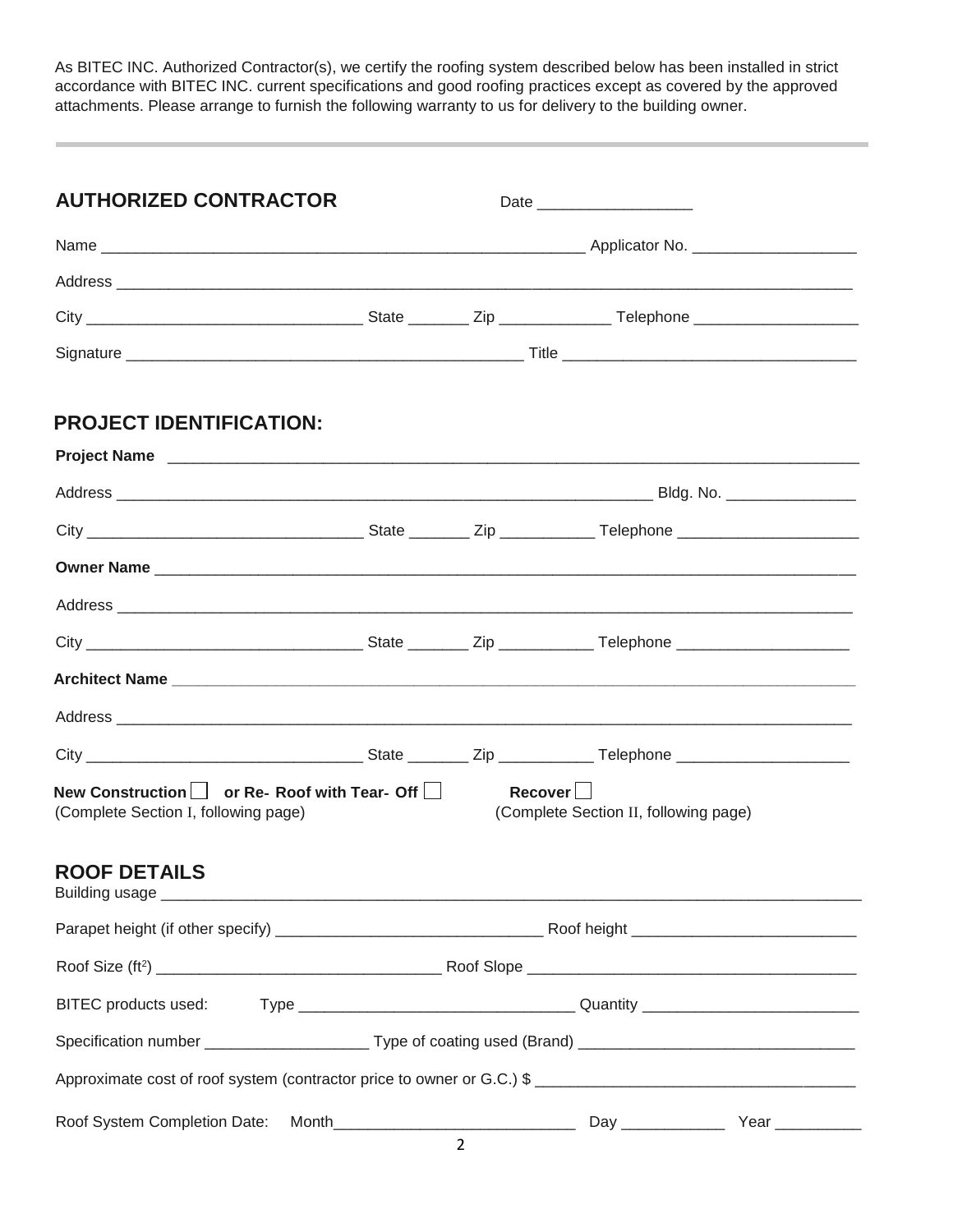| $\Box$ Steel $\Box$ Wood $\Box$ Lightweight Concrete $\Box$ Structural Concrete<br>Deck:<br>$\Box$                                                      |
|---------------------------------------------------------------------------------------------------------------------------------------------------------|
| Primer applied to deck: $\square$ YES<br>$\Box$ NO<br>Primer applied to flashings or masonry? $\Box$ YES $\Box$ NO                                      |
|                                                                                                                                                         |
| Insulation (Type, Method of Attachment, and Thickness) [1992] [2002] [2003] [2003] [2003] [2003] [2004] [2004] [                                        |
|                                                                                                                                                         |
|                                                                                                                                                         |
|                                                                                                                                                         |
| BITEC Membrane (Type, Color & Method of Attachment) ____________________________                                                                        |
| Surfacing (Type, brand if for roof coating) 2000 CONSERVING CONSERVATION CONTROL CONSERVATION CONTROL CONSERVATION                                      |
| Will roof system as installed, provide for positive drainage? $\Box$ YES $\Box$ NO                                                                      |
| (*** All non-standard details must be listed as shop drawings and/or correspondence, and<br>must be pre-approved by the Manager of Technical Services.) |
| Warranty Period Required ______ Years  □ Standard Roofing □ NDL □ NDL Full-System                                                                       |
| Is warranty fee, if applicable, attached? $\square$ YES<br>$\Box$ NO                                                                                    |
|                                                                                                                                                         |
| BITEC membranes purchased from:                                                                                                                         |

## **SECTION I - New Construction or Re-Roof with Tear-Off.**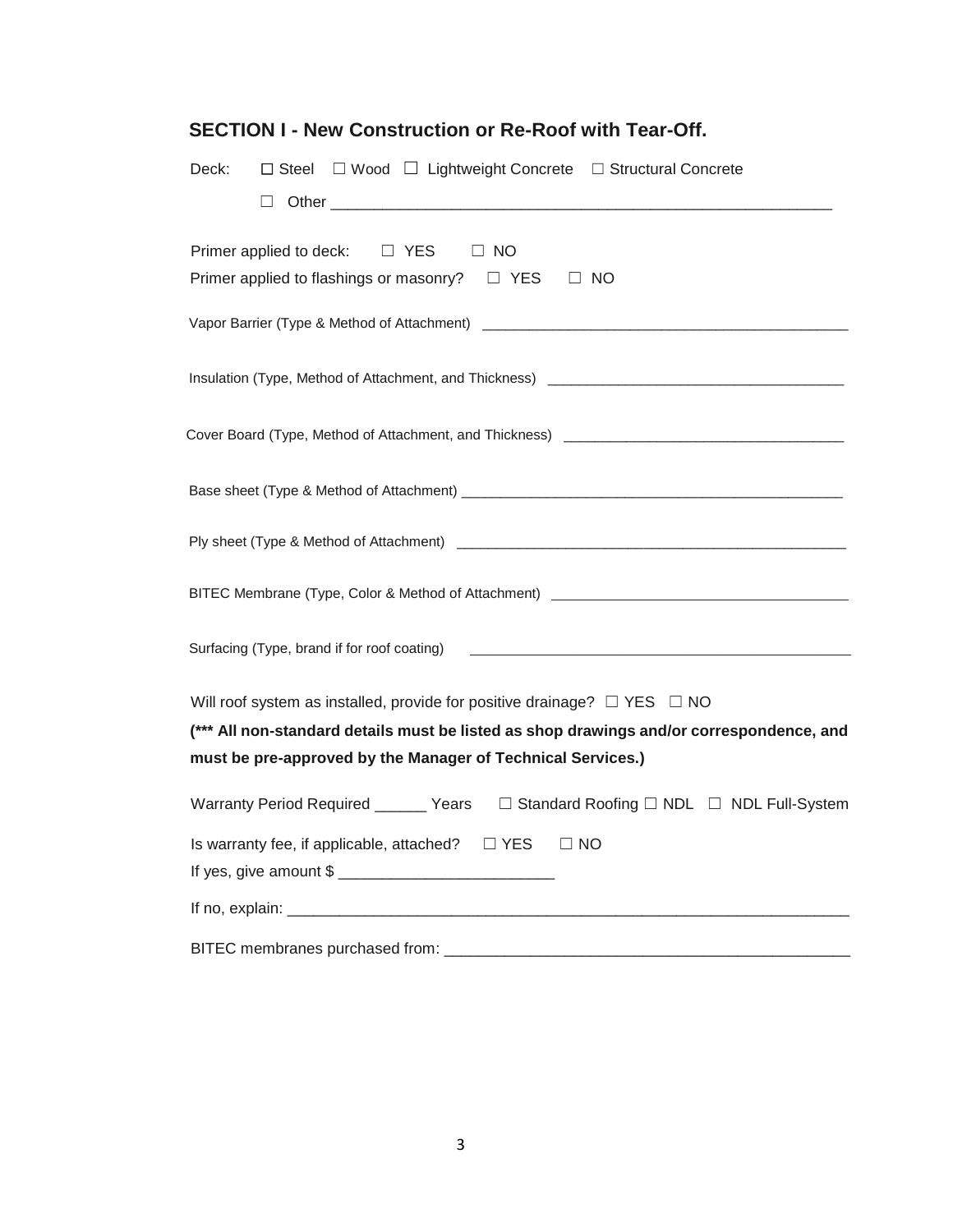#### **SECTION II - RECOVER**

#### **(Existing roof system not removed)**

Were core samples taken to determine condition of the existing roof system?

□ YES □ NO If yes, explain findings:

Deck:  $□$  Steel  $□$  Wood  $□$  Lightweight Concrete  $□$  Structural Concrete

Vapor Barrier (Type & Method of Attachment) **Napole 2018** 

Insulation (Type, Method of Attachment, and Thickness) \_\_\_\_\_\_\_\_\_\_\_\_\_\_\_\_\_\_\_\_\_\_\_\_\_

\_\_\_\_\_\_\_\_\_\_\_\_\_\_\_\_\_\_\_\_\_\_\_\_\_\_\_\_\_\_\_\_\_\_\_\_\_\_\_\_\_\_\_\_\_\_\_\_\_\_\_\_\_\_\_\_\_\_\_\_\_\_\_\_\_\_\_\_\_\_\_\_\_\_\_\_

Cover Board (Type, Method of Attachment, and Thickness) \_\_\_\_\_\_\_\_\_\_\_\_\_\_\_\_\_\_\_\_\_\_\_\_

Base sheet (Type & Method of Attachment) \_\_\_\_\_\_\_\_\_\_\_\_\_\_\_\_\_\_\_\_\_\_\_\_\_\_\_\_\_\_\_\_\_\_\_\_\_\_\_\_\_\_\_\_\_\_\_\_\_

Ply sheet(s) (Type & Method of Attachment) \_\_\_\_\_\_\_\_\_\_\_\_\_\_\_\_\_\_\_\_\_\_\_\_\_\_\_\_\_\_\_\_\_\_\_\_\_\_\_\_\_\_\_\_\_\_\_\_\_

Membrane (Type, & Method of Attachment) \_\_\_\_\_\_\_\_\_\_\_\_\_\_\_\_\_\_\_\_\_\_\_\_\_\_\_\_\_\_\_\_\_\_\_\_\_\_\_\_\_\_\_\_\_\_\_\_\_\_

If existing surface was gravel, was gravel removed? □ YES □ NO If yes, explain how:

### **RECOVER**

**(New BITEC Roof System Installed)** 

Insulation or Separation Layer (Type & Method of Attachment) \_\_\_\_\_\_\_\_\_\_\_\_\_\_\_\_\_\_\_\_\_\_\_\_\_\_\_\_\_\_\_\_\_\_ Base sheet (Type & Method of Attachment) **Example 2** and the state of the state of the state of the state of the state of the state of the state of the state of the state of the state of the state of the state of the state Ply sheet (Type & Method of Attachment) \_\_\_\_\_\_\_\_\_\_\_\_\_\_\_\_\_\_\_\_\_\_\_\_\_\_\_\_\_\_\_\_\_\_\_\_\_\_\_\_\_\_\_\_\_\_\_\_\_\_\_ Membrane (Type, Color & Method of Attachment) \_\_\_\_\_\_\_\_\_\_\_\_\_\_\_\_\_\_\_\_\_\_\_\_\_\_\_\_\_\_\_\_\_\_ Surfacing (Type, brand if roof coating is used) \_\_\_\_\_\_\_\_\_\_\_\_\_\_\_\_\_\_\_\_\_\_\_\_\_\_\_\_\_\_\_\_\_\_\_\_\_\_\_\_\_\_\_\_\_\_\_\_

\_\_\_\_\_\_\_\_\_\_\_\_\_\_\_\_\_\_\_\_\_\_\_\_\_\_\_\_\_\_\_\_\_\_\_\_\_\_\_\_\_\_\_\_\_\_\_\_\_\_\_\_\_\_\_\_\_\_\_\_\_\_\_\_\_\_\_\_\_\_\_\_\_\_\_\_ \_\_\_\_\_\_\_\_\_\_\_\_\_\_\_\_\_\_\_\_\_\_\_\_\_\_\_\_\_\_\_\_\_\_\_\_\_\_\_\_\_\_\_\_\_\_\_\_\_\_\_\_\_\_\_\_\_\_\_\_\_\_\_\_\_\_\_\_\_\_\_\_\_\_\_\_

Will roof system as installed, provide for positive drainage?  $\Box$  YES  $\Box$  NO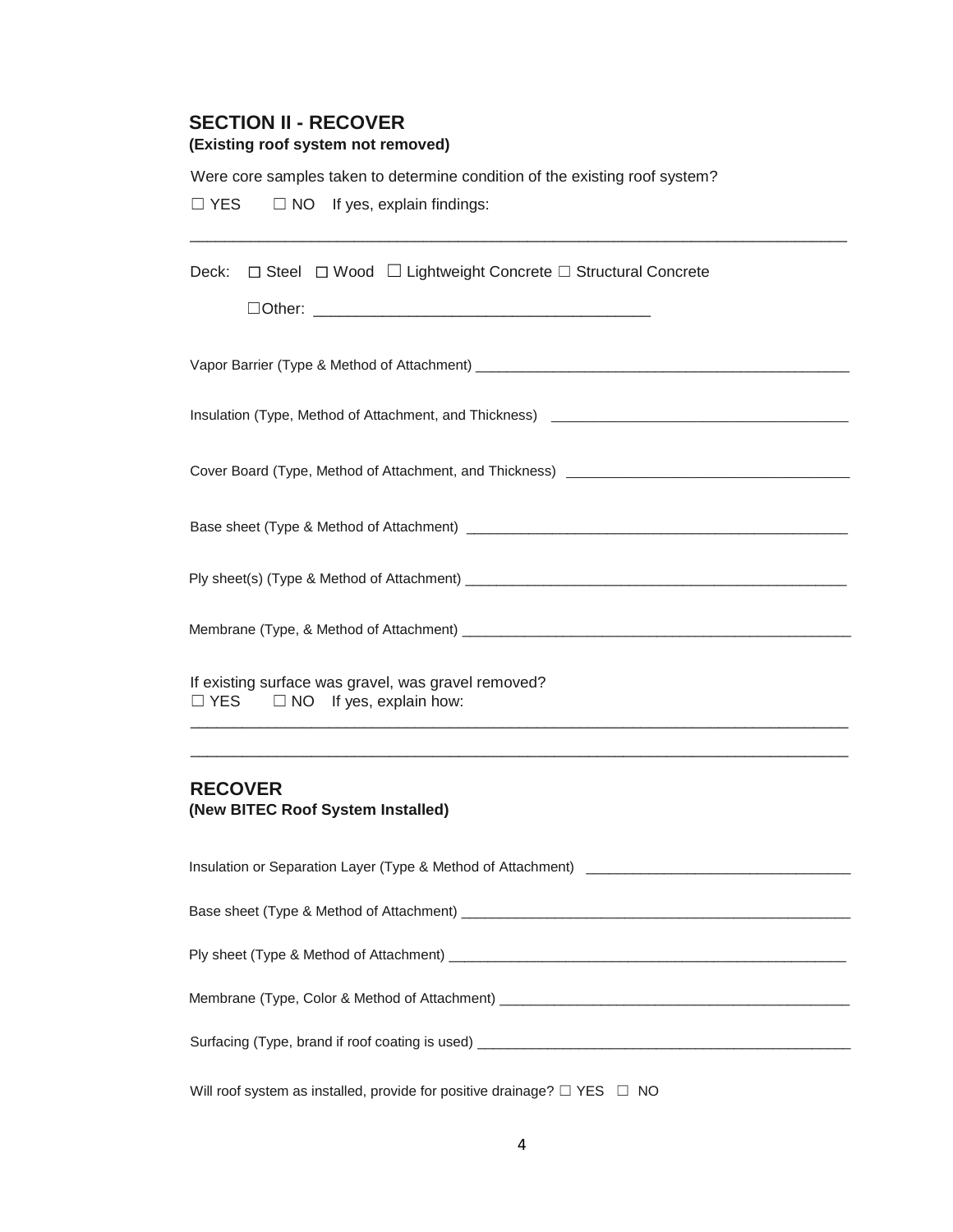# **ROOF DIAGRAM**

Use back page for the roof diagram to give approximate dimensions and to draw outline of the roof slope. Indicate location of vent(s) through roof and all mechanical fixtures. **Shop drawing or blueprint will also suffice and is preferred.**